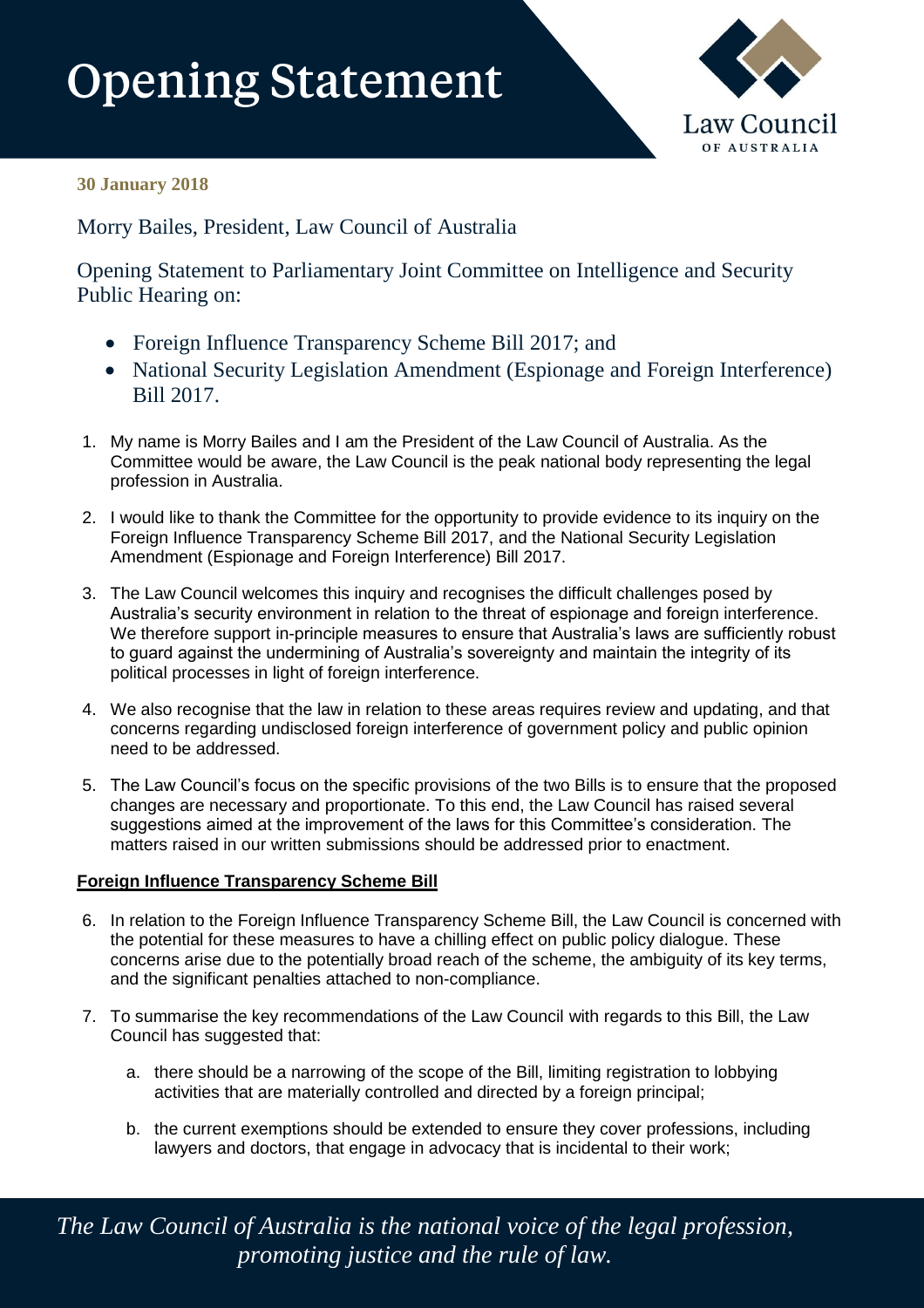- c. charitable entities that are registered with the Australian Charities and Not-for-Profits Commission should be exempt for the registration and disclosure requirements.
- 8. While it was not raised in the Law Council's written submissions, we also wish to raise an issue of concern with regard to the ability for the Secretary of the scheme to delegate all or any of their powers to executive departmental officers under proposed section 67. The Secretary's powers are substantial under these proposed measures, and includes the power to compel information and assess liability to register under the scheme, which if breached can have significant criminal repercussions. The Law Council is concerned as to the appropriateness of delegating these functions, and submit that such delegation, if allowed at all, should be confined to administrative functions only.
- 9. The Law Council acknowledges that the intent of these measures is not to prevent or silence public discourse or foreign influence more generally. However, the potential for a muting of public policy engagement from stakeholders with foreign connections is exacerbated by the potentially broad scope of the proposals, together with the significant penalties contained within the Bill, including strict liability offences and the potential for a seven-year imprisonment term.
- 10. The Law Council submits that these recommendations, as detailed in our written submission, will go some way to ameliorating the concerns we have with the Bill with regards to its potential legislative overreach, whilst still responding to the threat of covert foreign interference on public opinion and government policy.

### **National Security Legislation Amendment (Espionage and Foreign Interference) Bill 2017**

- 11. In relation to the National Security Legislation Amendment (Espionage and Foreign Interference) Bill 2017, the Law Council supports a number of the proposed measures, including the proposed treachery and interference with political rights and duties offences, subject to certain limitations regarding the use of force or violence.
- 12. However, the Law Council's primary recommendation is that this Bill not be passed in its current form. In reaching this conclusion, we highlight the following key concerns regarding certain aspects of the Bill.
- 13. As with the Foreign Influence Transparency Scheme Bill, many of the definition and offence provisions under the National Security Legislation Amendment Bill are too broadly drafted, and are likely to capture a range of benign conduct that may not necessarily amount to harm or prejudice to Australia's national security.
- 14. For example, the breadth of the key term 'national security' extending to the country's political or economic relations with another country or countries may have a stifling effect on freedom of expression. The Law Council recommends that key terms be certain and well-defined and that the inclusion of these concepts in the definition of 'national security' be reconsidered.
- 15. The Law Council further recommends that the proposed public official defence for a range of the proposed sabotage, espionage and foreign interference offences should not proceed. A person acting in their capacity as a public official should not be permitted to act with the intention of, or be reckless as to, prejudicing Australia's national security. Such a defence for public officials appears antithetical to the very intent of the Bill, namely, to protect Australia against acts of sabotage, espionage and foreign interference.
- 16. Furthermore, such a defence would in practice be unnecessary in circumstances where a court may consider that the requisite fault elements once proven by the prosecution are inconsistent with a public official acting in their capacity.
- 17. In addition, the Bill does not provide for a good faith defence for the proposed sabotage, advocating mutiny, and espionage offences. The Law Council submits that a good faith defence

*The Law Council of Australia is the national voice of the legal profession, promoting justice and the rule of law.*